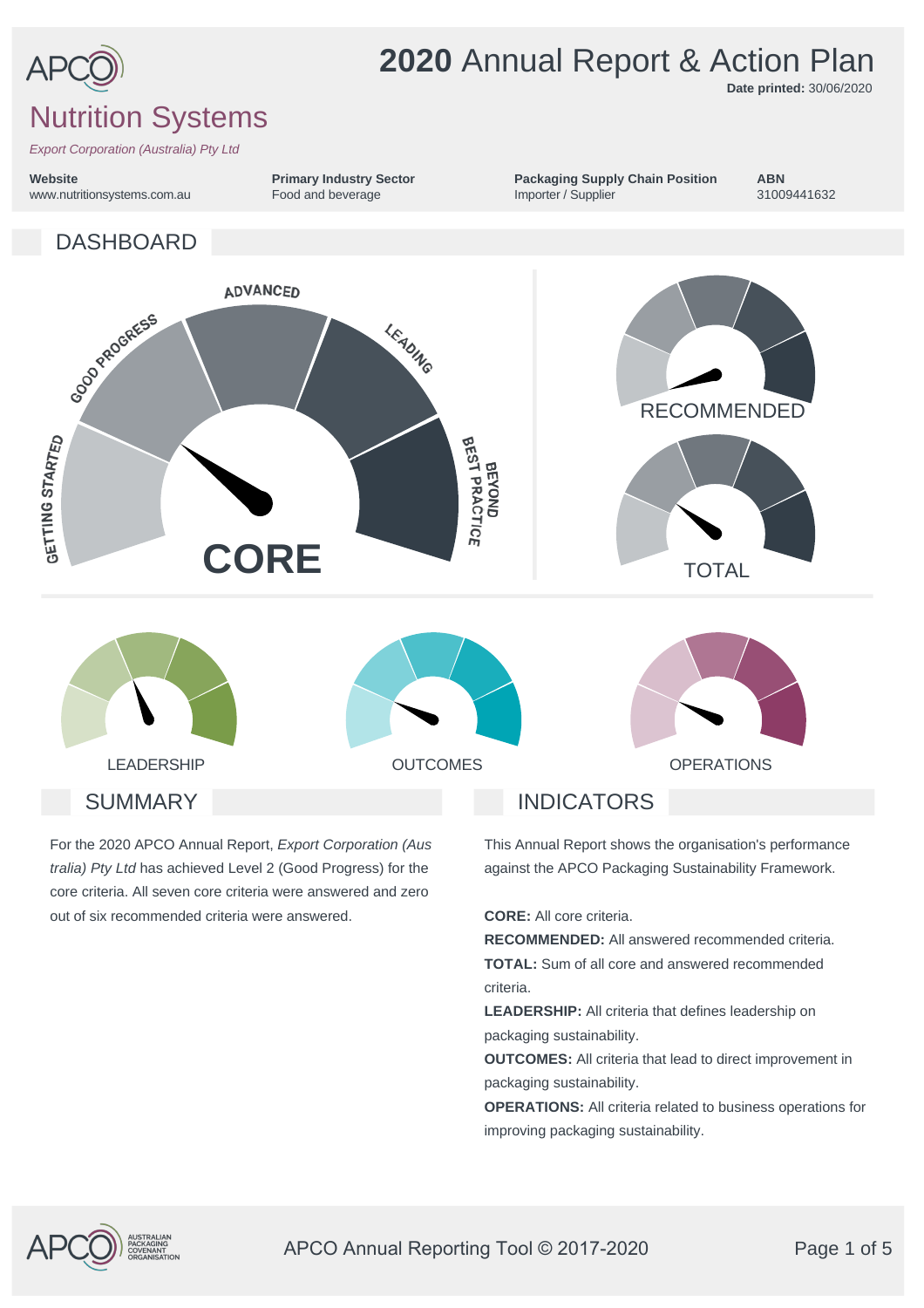

# $2.6$  $2.5$ Product<br>ackaging<br>movatior Consum **3. OPERATIONS**  $3.2$ **XeX** Core criteria **X.X** Recommended criteria

| <b>LEVEL 0</b><br><b>NOT YET STARTED</b>                                                                                                                                                                                 |                 |
|--------------------------------------------------------------------------------------------------------------------------------------------------------------------------------------------------------------------------|-----------------|
| The organisation does not have a plan and has not started investigating options for action<br>under the relevant criteria.                                                                                               |                 |
| <b>LEVEL 1</b><br><b>GETTING STARTED</b>                                                                                                                                                                                 |                 |
| The organisation is developing a plan or is investigating options for action under that criteria<br>(e.g. agreeing on goals and targets).                                                                                |                 |
| <b>LEVEL 2</b><br><b>GOOD PROGRESS</b>                                                                                                                                                                                   |                 |
| There are documented procedures in place (e.g. to implement the Sustainable Packaging<br>Guidelines) or some progress has been achieved, data tracking shows up to 20% of products<br>have achieved the desired outcome. |                 |
| <b>LEVEL 3</b>                                                                                                                                                                                                           | <b>ADVANCED</b> |
| The organisation has specific, measurable targets in place, or data tracking shows that >20%<br>of products have achieved the desired outcome.                                                                           |                 |
| <b>LEVEL 4</b>                                                                                                                                                                                                           | <b>LEADING</b>  |
| The organisation has more rigorous procedures in place, or an ambitious target has been met<br>e.g. >50% of products have achieved the desired outcome.                                                                  |                 |
| <b>LEVEL 5</b><br><b>BEYOND BEST PRACTICE</b>                                                                                                                                                                            |                 |
| The organisation has more rigorous procedures in place, or an ambitious target has been met<br>e.g. 100% of products have achieved the desired outcome.                                                                  |                 |

## ABOUT THE APCO FRAMEWORK

The APCO Packaging Sustainability Framework (the Framework) aims to provide a consistent and transparent framework for assessing and tracking packaging sustainability across organisations. The Framework consists of thirteen independent criter ia that belong to three separate categories. These categories are (i) Leadership, (ii) Packaging Outcomes and (iii) Operation s. The diagram above shows the different criteria included within each of these three categories.

There are two types of criteria within the Framework:

- **Core criteria** are mandatory and must be answered by all Members when completing the Annual Reporting Tool.
- **Recommended criteria** are not mandatory, but Members are encouraged to complete as many recommended criteria as possible.

Each criteria is divided into five levels of performance ranging from 'getting started' to 'beyond best practice'. The diagram ab ove illustrates the key differences between performance levels. Please see www.packagingcovenant.org.au for more informa tion.

## ABOUT APCO

APCO is a co-regulatory, not for profit organisation that partners with government and industry to reduce the harmful impact of packaging on the Australian environment. APCO promotes sustainable design and recycling initiatives, waste to landfill re duction activities and circular economy projects. APCO Annual Reports are a key Membership obligation, providing Member organisations with a transparent method to track their packaging sustainability performance. Annual reporting also supplies A PCO with valuable data and information to identify industry trends and advancements.



# **2020** Annual Report & Action Plan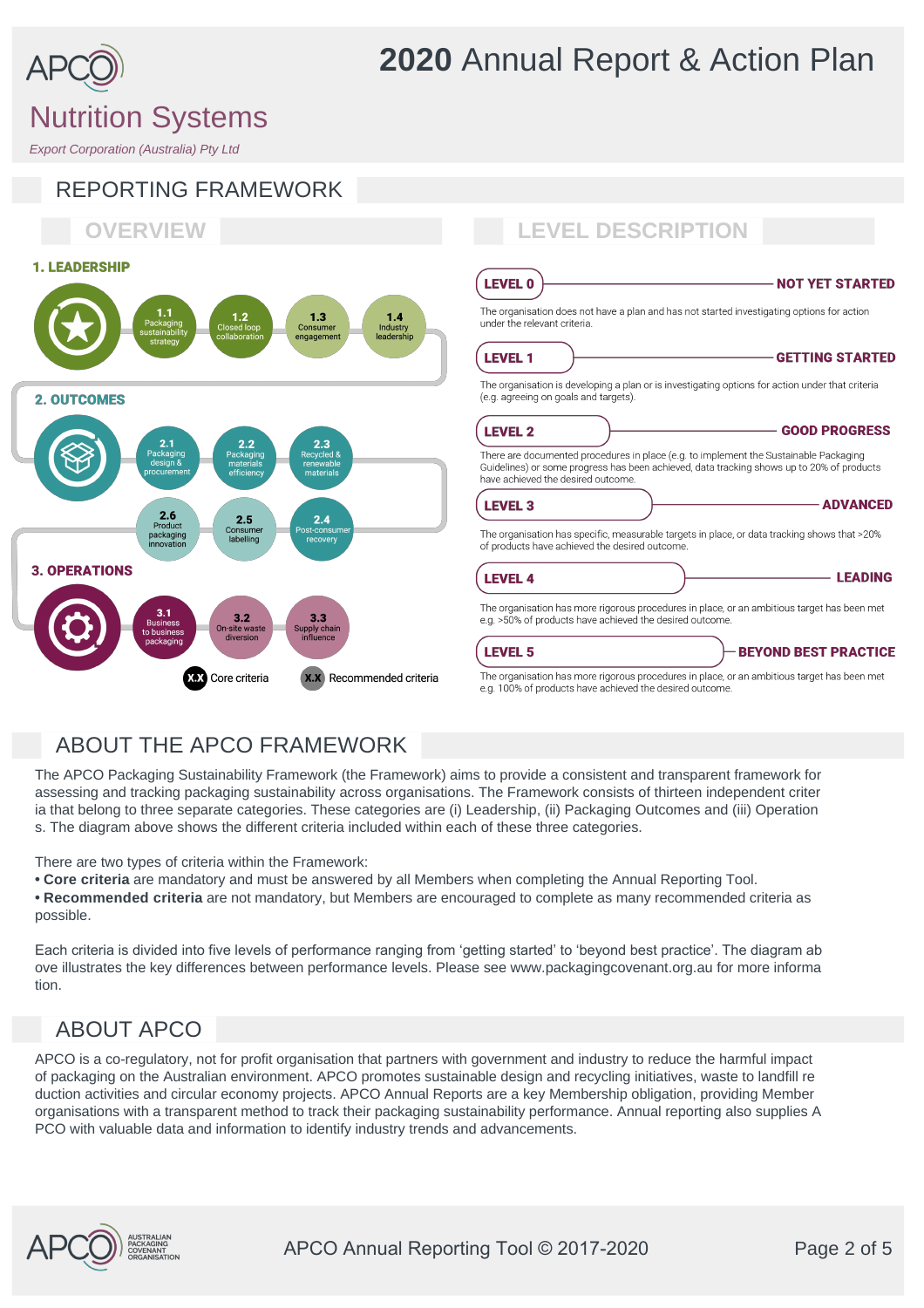# **2020** Annual Report & Action Plan

# Nutrition Systems

*Export Corporation (Australia) Pty Ltd*

## **COMMITMENTS**

The Action Plan detailed below, is a public commitment to advancing packaging sustainability outcomes as a Member of APCO. Members are encouraged to have a comprehensive internal plan with the steps they will take to fulfill their commitments.

Criteria 1.1 PACKAGING SUSTAINABILITY STRATEGY (core)

## **1. Getting started**

**Your organisation is committed to:** Having a strategy to improve packaging sustainability.

Criteria 1.2 CLOSED-LOOP COLLABORATION (core)

## **4. Leading**

Your organisation is committed to: Regularly monitoring quantifiable outcomes of your closed loop collaborations, a nd identifying areas for further improvement within existing or new initiatives.

## Criteria 1.3 CONSUMER ENGAGEMENT (recommended)

### **Not relevant**

**Your organisation has indicated that this criteria is not relevant.**

### Criteria 1.4 INDUSTRY LEADERSHIP (recommended)

## **Not relevant**

**Your organisation has indicated that this criteria is not relevant.**

## Criteria 2.1 PACKAGING DESIGN & PROCUREMENT (core)

## **1. Getting started**

**Your organisation is committed to:** Preparing a procedure that requires the use of the Sustainable Packaging Guide lines (SPG) or equivalent to evaluate packaging during design or procurement.

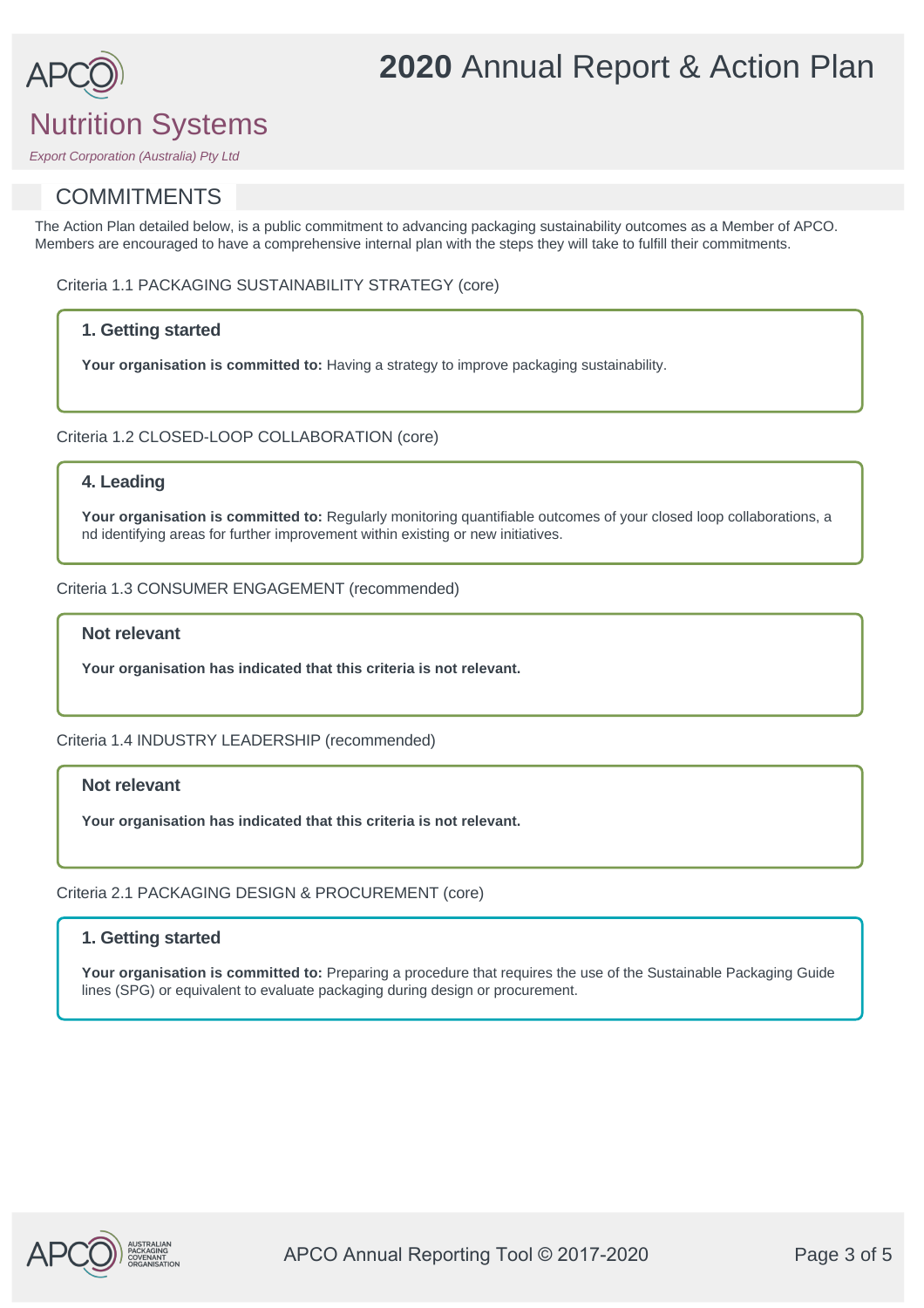# Nutrition Systems

## **COMMITMENTS**

Criteria 2.2 PACKAGING MATERIALS EFFICIENCY (core)

## **2. Good progress**

**Your organisation is committed to:** Reducing packaging weight or optimising packaging material efficiency in up to 2 0% of products.

**2020** Annual Report & Action Plan

Criteria 2.3 RECYCLED & RENEWABLE MATERIALS (core)

## **2. Good progress**

**Your organisation is committed to:** Incorporating or optimising recycled and/or renewable content in up to 20% of pr oducts.

Criteria 2.4 POST-CONSUMER RECOVERY (core)

## **1. Getting started**

**Your organisation is committed to:** Investigating opportunities to improve recoverability in packaging.

Criteria 2.5 CONSUMER LABELLING (recommended)

## **Not relevant**

**Your organisation has indicated that this criteria is not relevant.**

Criteria 2.6 PRODUCT-PACKAGING INNOVATION (recommended)

## **Not relevant**

**Your organisation has indicated that this criteria is not relevant.**

Criteria 3.1 BUSINESS-TO-BUSINESS PACKAGING (core)

## **1. Getting started**

**Your organisation is committed to:** Developing a plan or investigating opportunities to reduce the amount of single-u se business-to-business (B2B) packaging used internally or sent to customers.